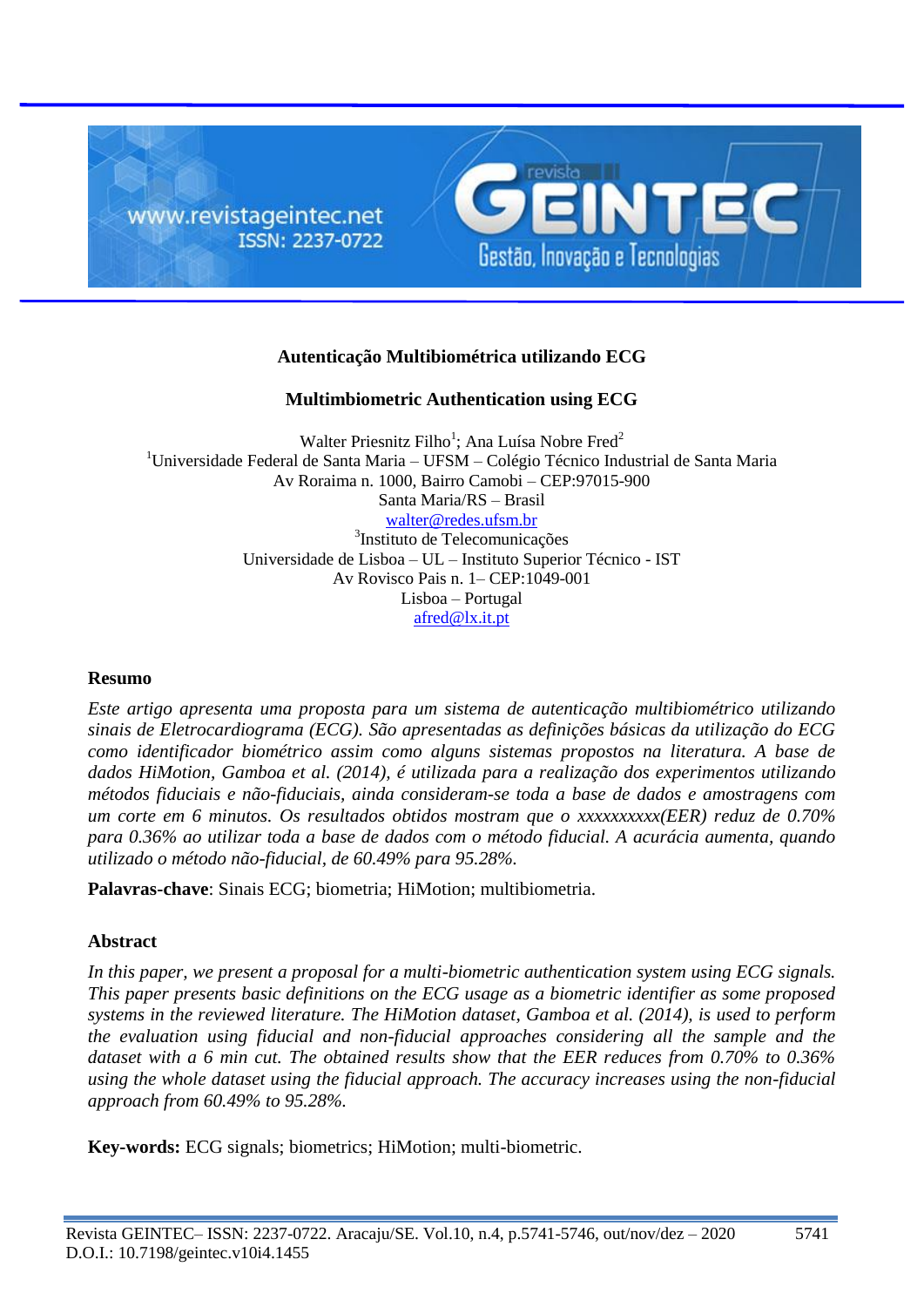#### **1. Introduction**

Security has been growing over the last years. Discussions about how to improve this systems point to several topics (BOUMBAROV et al. 2009). One of these topics is Biometric Systems, which are systems that identify persons using his/her physiological and/or behavioural characteristics such as fingerprints, retinal patterns, facial images, ECG. These traits must satisfy some requirements like universality, distinctiveness, permanence, collectability, and also other issues like performance, acceptability, and circumvention must be considered (HEGDE et al. 2011).

Internal body characteristics, such as ECG, have attracted attention among authentication systems researches. The ECG is a representation of the graphical electrical activity of the heart and is believed to be distinctive among individuals and stable for an extended time SAFIE et al. (2011).

Improve the accuracy of biometrics systems using ECG is challenge. Several authors like Agrafioti (2011), Agrafioti et al. (2012), Boumbarov et al. (2009), Canento et al. (2013), Carreiras et al. (2013), Coutinho et al. (2013) have been working to achieve this goal.

Our work takes Coutinho et al. (2013) as a foundation focusing on the potential of personal authentication using a diminished number of heartbeat waveforms. It uses fiducial, and non-fiducial methods, it also evaluates the recognition rate of an average heartbeat waveform in terms of discriminative authentication potential.

This paper is structured as follows: Section 2 presents an overview about (ECG) as biometric traits, in Section 3 we show how the methods used in our work, Section 4 presents the results obtained, and Section 5 bring our conclusions.

#### **2. ECG**

The main challenge of implementing ECG is that it is very time-dependent. It is challenging to obtain always the same ECG characteristic even from the same user. This variation comes, mostly, from the effect of heart rate variability and electrode placement (SAFIE et al. 2011).

The ECG signal is directly related to the physiology of each person. Some factors such as skin conductance, body mass, congenital disorders, genetic singularities, position, shape and size of the heart and chest cavity can make this information vary among individuals. Irrespective of what factors originate these differences, there are subject-specific physiological features in the ECG signal that suggests its applicability to the context of biometric systems (COUTINHO et al. 2013).

There are two types of ECG based biometrics methods concerning feature extraction: fiducial and non-fiducial methods. Fiducial methods try to correctly extract information from the ECG to detect each of the heartbeats. Their points of interest in a single heartbeat waveform, such as local maxima or minima; are used as a reference to allow the definition of several features like time and amplitude (CANENTO et al. 2013). Complementing, Gao et al. (2011), states that fiducial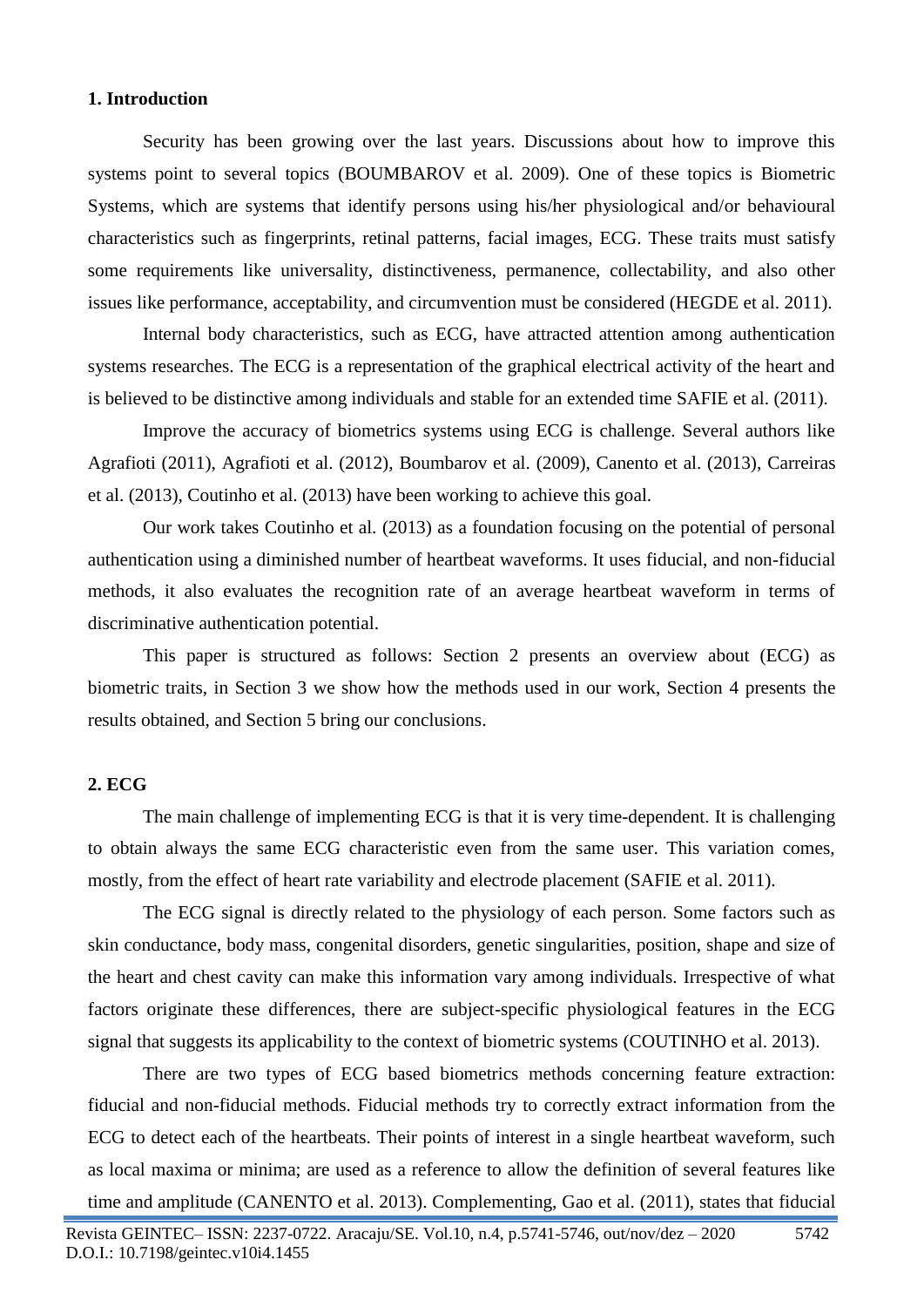points of interest on a heartbeat, such as the onsets and offsets of P and T waves, or the QRS complex. These points represent the sequential depolarization and repolarization of the cardiac muscle (AGRAFIOTI et al. 2012).



Figure 1 – ECG heart beat example with points of interest. from Canento et al. (2013)

The non-fiducial methods extract discriminative information without the help of reference points in the ECG waveform as shows Figure 1. A global pattern from heartbeat waveforms is usable as a feature (CANENTO et al. (2013).

#### **3. Methodology**

This section describes the process taken to obtain the data, to treat it, and how we proceed with our evaluation strategy.

#### **3. 1 Data Sources**

1

Our data sources come from  $HiMotion<sup>1</sup>$  dataset, which took the ECG from 26 healthy volunteers performing activities at the computer, without posture or motion limitations simulating a regular computer usage scenario.

As the data acquisition had no time limitations to complete the proposed task, and therefore, the heartbeat waveform collection of each subject vary in time over all the subjects. So we took the dataset truncated at ~6 min, which corresponds to the fastest completion time of the proposed task, and also without any time limitation.

<sup>&</sup>lt;sup>1</sup> HiMotion is a research project designed to create a multimodal database and tools to study human behavior, cognition, and emotion. In the context of computer-based tasks, it aims to elicit cognitive load and specialized affective responses. The database includes both human-computer interaction (HCI) and psychophysiological data, collected through an experimental setup devised for a synchronized recording of the keyboard, mouse, and central/ peripheral nervous system measurements (GAMBOA et al., 2014).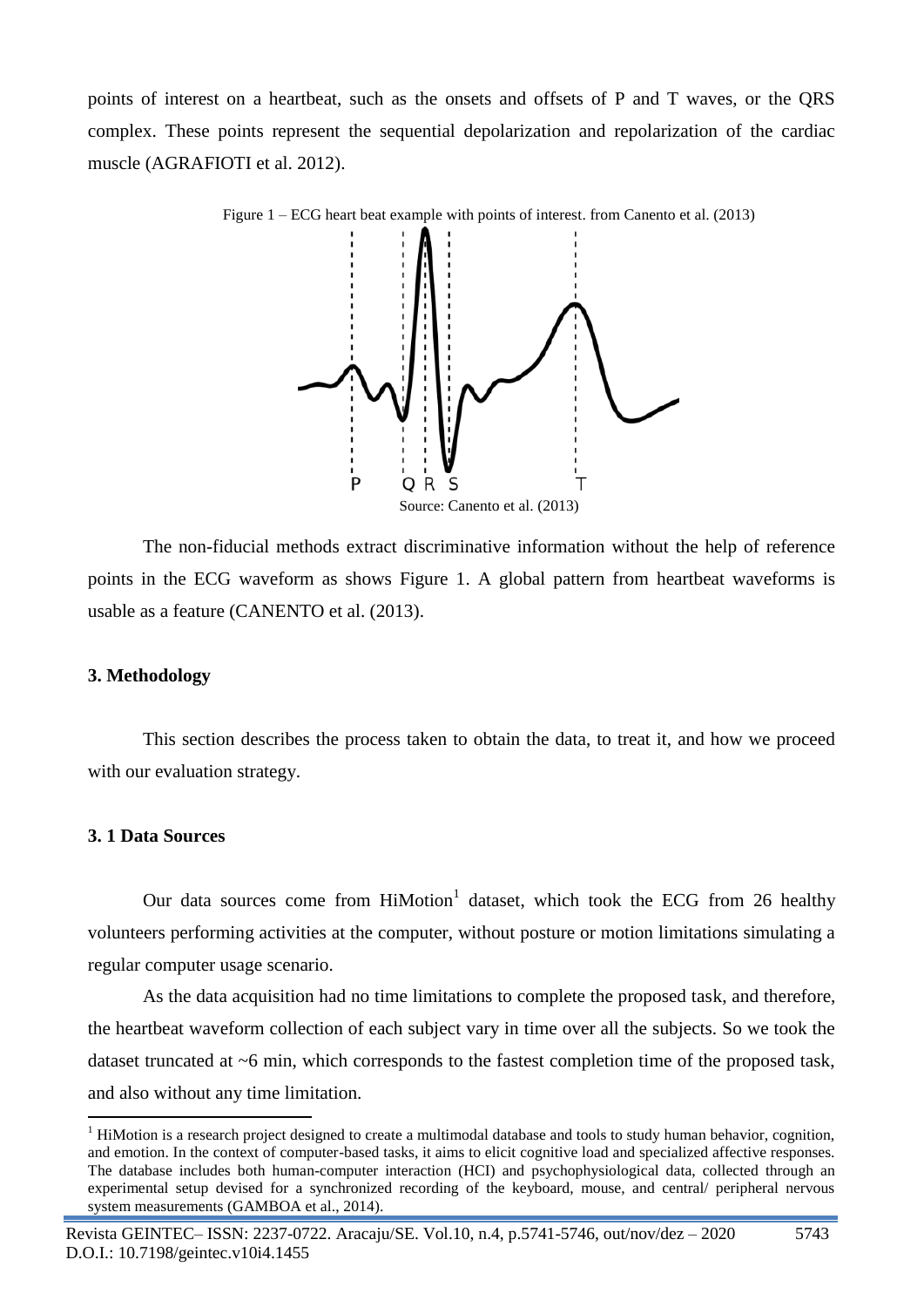An algorithm separated these two sets, randomly to each subject, in two portions: test data and train data, respectively, with 70% and 30% of the total dataset size of each subject.

for key in testData: np.savetxt(base\_dir+'/TesteBioINESC/files/'+subDir+'/'+'%d\_testData' key + subDir+'.txt', testData[key], fmt='%.18e') for key in trainData: np.savetxt(base\_dir+'/TesteBioINESC/files/'+subDir+'/'+'%d\_trainData' key + subDir+'.txt', trainData[key], fmt='%.18e'

### **3. 2 Evaluation Strategies**

As described in the previous subsection, we worked with HiMotion dataset in two versions (all collected data, and with ~6min cut). Our evaluation of this dataset uses fiducial and non-fiducial methods.

We submitted these two versions of the dataset to our algorithm using 1-NN classifier and fiducial method. The implemented algorithm uses BiometricsPyKit. We tested each dataset version in five runs with a random selection of test and train data. At the end of each test, we saved two subsets of the version under test in a test data and train data files. These files had respectively 70% and 30% of the total dataset size of each subject.

The resultant files were used to make the quantisation of the values; we encoded with a quantiser associated with the subject the selected heartbeat waveforms. After this, we applied the cross-parsing algorithm. The non-fiducial method was evaluated running both versions datasets. The quantisation and cross-parsing functions used was implemented by Coutinho et al. (2013) in Matlab. Our algorithm tests, for each subject in the dataset, the authentication process using these functions and the obtained results are stored. The cross-parsing function was applied to compare test data and train data files of the same subject and comparing different subjects.

All results obtained, fiducial and non-fiducial, were stored in text files to further analysis.

### **4. Results**

This section presents the results obtained after applying our evaluation strategy.

## **4.1 Fiducial Results**

The performance evaluation of the proposed fiducial approach for the HiMotion database with 6 minutes cut produced an average equal error rate (EER) of 0.70% with a standard deviation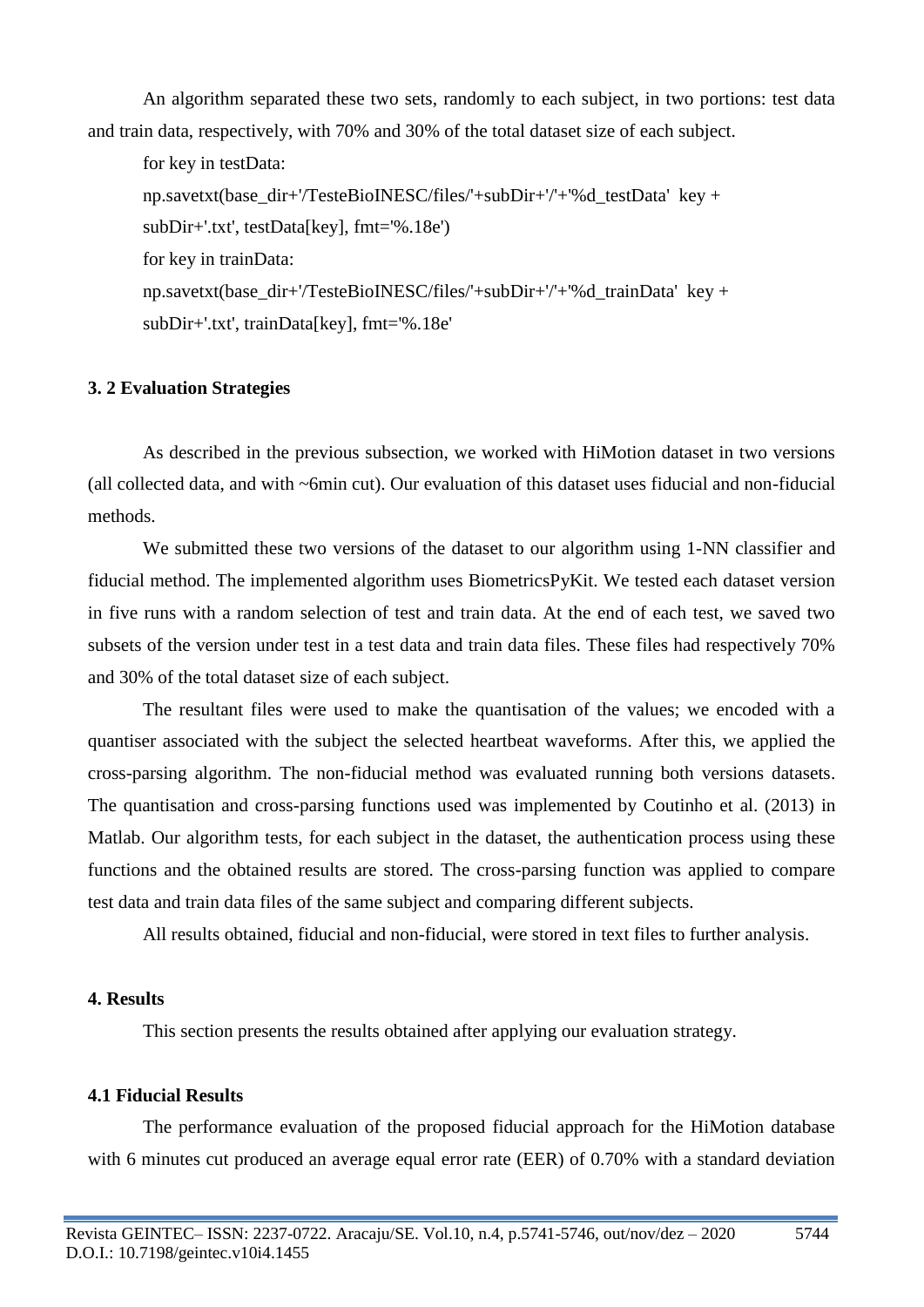(std) of 0.05%, and an average accuracy (Acc) of 85.27% with an std of 16.57% with results obtained in approximately 8 minutes.

The performance evaluation of the proposed fiducial approach for the HiMotion database without cut produced an average EER of 0.36% with an std of 0.13%, and an average Acc of 61.45% with an std of 35.22% with results obtained in approximately 6 hours and 17 minutes, as shown in Table 1.

| Table $1 - EER$ of datasets with and without cut at 6 minutes |                 |                     |       |       |  |  |
|---------------------------------------------------------------|-----------------|---------------------|-------|-------|--|--|
| DB Version                                                    | <b>Subjects</b> | Approach            | EER   | STD   |  |  |
| With Cut                                                      | 26              | Fiducial            | 0.70% | 0.05% |  |  |
| Without Cut                                                   | 26              | Fiducial            | 0.36% | 0.13% |  |  |
|                                                               |                 | Source: The authors |       |       |  |  |

#### **4.2 Non-Fiducial Results**

The performance evaluation of the proposed non-fiducial approach for the HiMotion database with a cut in the 6th minute produced an average Acc of 60.49% with an std of 11.36%.

The performance evaluation of the proposed non-fiducial approach for the HiMotion database without cut produced an average Acc of 95.28% and std of 3.59%. Table 2 shows the results with and without the cut.

| Table $2 - EER$ of datasets with and without cut at 6 minutes |                 |                   |          |            |  |  |
|---------------------------------------------------------------|-----------------|-------------------|----------|------------|--|--|
| <b>DB</b> Version                                             | <b>Subjects</b> | Approach          | Accuracy | <b>STD</b> |  |  |
| With Cut                                                      | 26              | Fiducial          | 85.27%   | 16.57%     |  |  |
| With Cut                                                      | 26              | Non-Fiducial      | 60.49%   | 11.36%     |  |  |
| Without Cut                                                   | 26              | Fiducial          | 61.45%   | 35.22%     |  |  |
| Without Cut                                                   | 26              | Non-Fiducial      | 95.28%   | 3.59%      |  |  |
|                                                               |                 | Common The mother |          |            |  |  |

Source: The authors

## **5. Conclusions**

This paper evaluated two biometric techniques based on the electrical activity of the heart (ECG). Taking a practical perspective and considering an unconstrained acquired data scenario to authenticate a human subject accurately. Our results showed that taking this approach to data treatment could improve system performance significantly. The results obtained show that the EER reduces from 0.70% achieved by Gamboa et al. (2014) to 0.36% using the whole dataset using the fiducial approach. The accuracy increases using the non-fiducial approach from 60.49%, result from Gamboa et al. (2014) to 95.28%.

Finding a tradeoff on the process of evaluating biometric data is a complicated duty. On the one hand, evaluating a bigger dataset can improve the accuracy and reduce the EER; on the other hand, it can reduce the system performance.